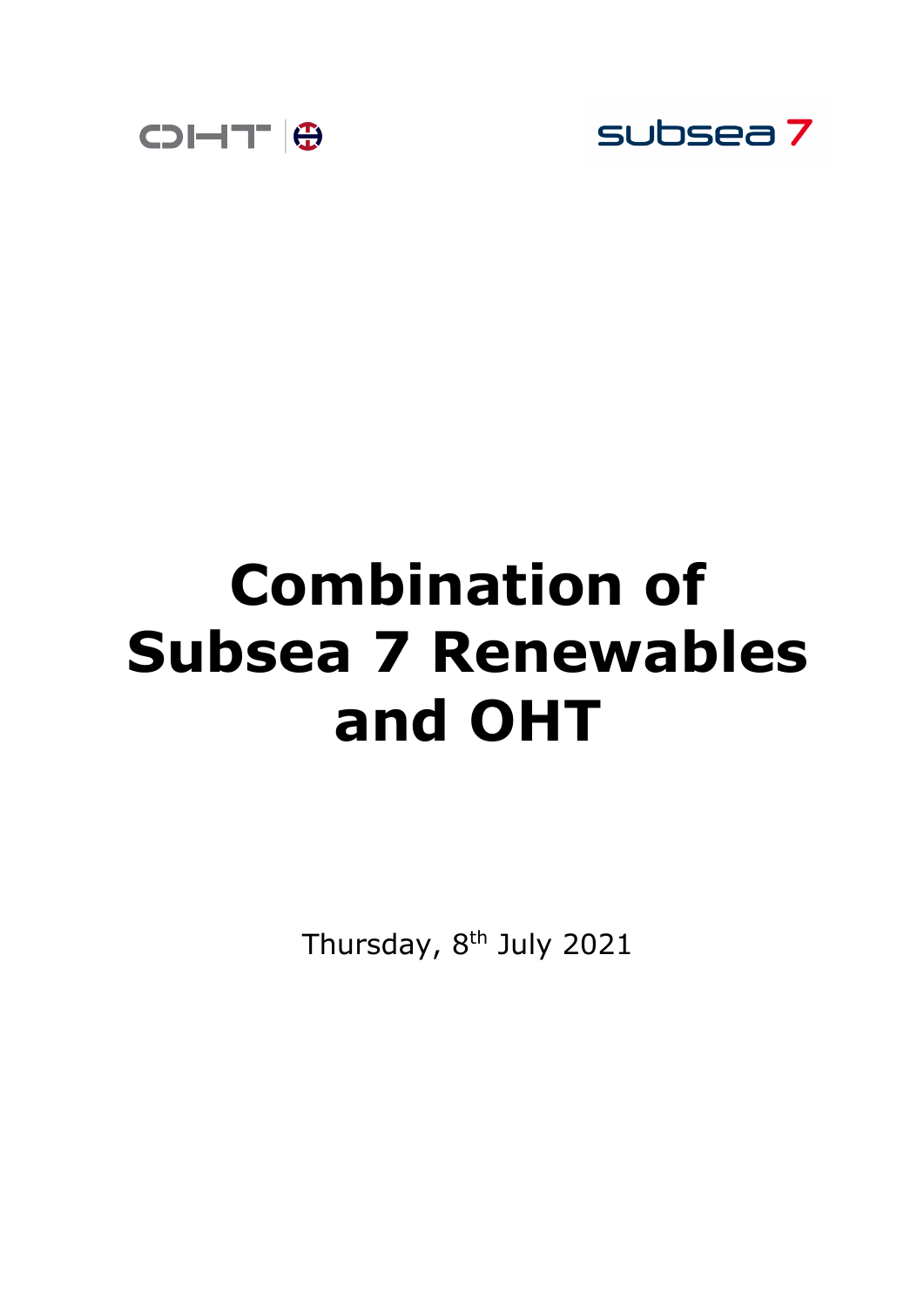**Operator:** Good day and thank you for standing by. Welcome to the Subsea 7 and OHT joint conference call. At this time, all participants are in listen-only mode. After the speakers' presentation, there will be the question and answer session. To ask a question during the session, you will need to press star and one on your telephone keypad. Please be advised that today's conference is being recorded. If you require any further assistance over the phone, please press star zero. I would now like to hand the conference over to your first speaker today, Katherine Tonks. Please go ahead.

# **Welcome**

# Katherine Tonks

# *Director, Investor Relations, Subsea 7*

Good morning everyone. With me on the call today are John Evans, CEO of Subsea 7, and Rune Magnus Lundetræ, Chairman of OHT. This morning's press release is available to download on our website, along with the presentation slides that we'll be referring to during today's call.

#### *Disclaimer*

May I remind you that this call includes forward-looking statements that reflect our current views and are subject to risks, uncertainties and assumptions. Similar wording is also included in our press release.

I'll now turn the call over to John.

# **Combination of Subsea 7 Renewables and OHT**

John Evans

*Chief Executive Officer, Subsea 7*

Thank you, Katherine. Good day everyone and thank you for joining this call at such short notice. Rune and I are excited to talk to you today about the transaction we announced this morning to combine Subsea 7's Renewables business with OHT. We have a few slides that describe the deal, and then we'll be happy to take your questions.

# **Transaction Overview**

Let's start on slide three with the transaction structure. We've announced, this morning, the combination of our Renewables business unit with OHT to form a new company called Seaway 7 ASA. Subsea 7 will own 72% of the combined company and OHT shareholders will own 28%. The company will retain OHT's listing on the Euronext Growth market in Oslo and initially have a 7% free float, as you can see depicted in the chart on the right.

It is expected that the deal will complete by the end of the third quarter this year, subject to customary approvals, conditions and relevant employee consultations. Subsequently, and in due course, the company will aim to transfer to the main market on the Oslo Børs. Throughout, Subsea 7 will retain a majority stake in Seaway 7 ASA and we'll have access to the financial, operational and strategic benefits of the wider Subsea 7 parent company.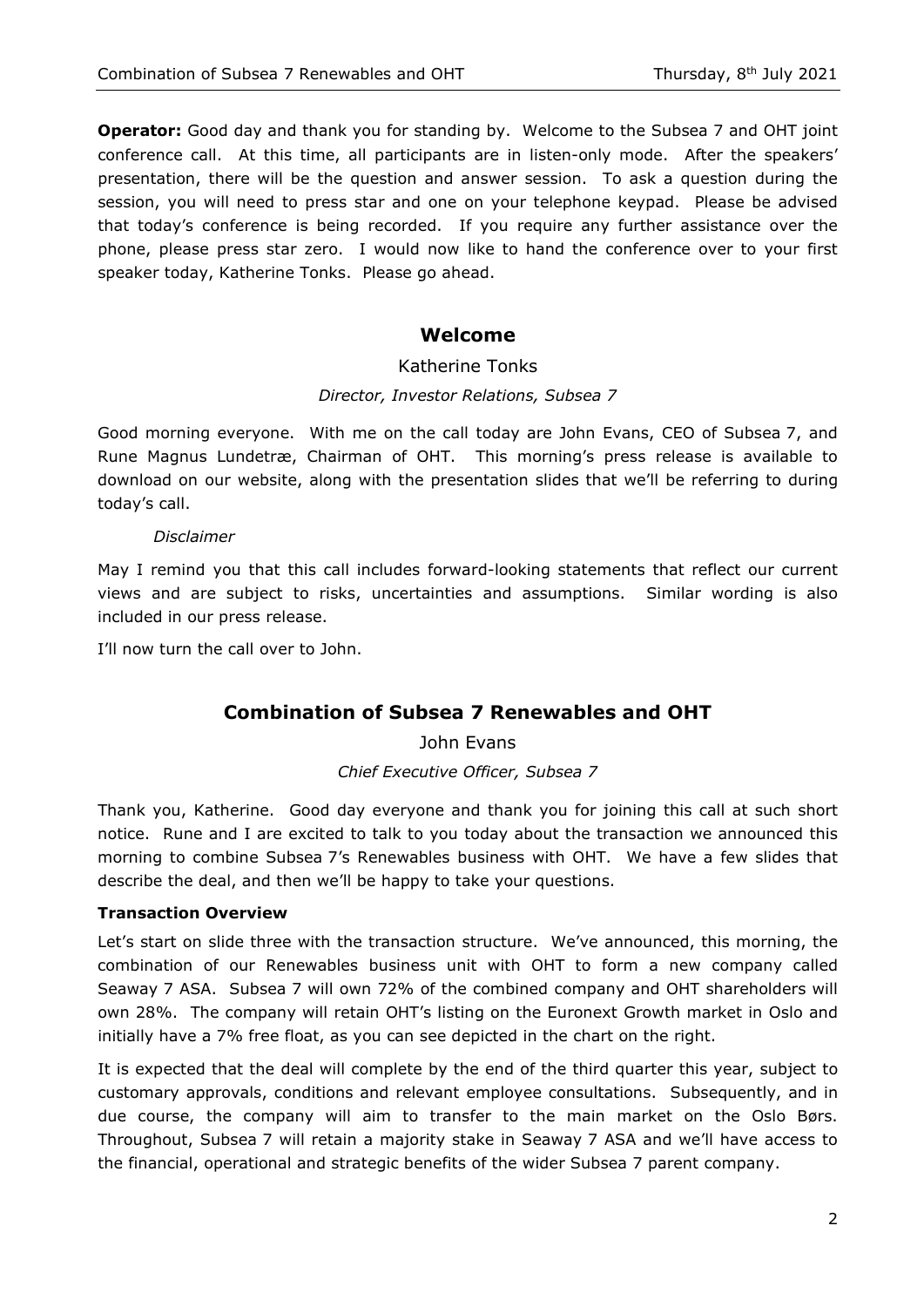# **Seaway 7 ASA – Governance and Management**

Turning to slide four. The board of directors of Seaway 7 ASA will comprise four directors nominated by Subsea 7 and one from OHT. Rune Magnus will be nominated as Chairman and Stuart Fitzgerald, currently Executive Vice President of Strategy and Alliances at Subsea 7, will be appointed CEO. Torgeir Ramstad and Steph McNeill will have executive roles, and further management appointments will be announced in the near future.

# **Seaway 7 ASA – Financial Structure**

Seaway 7 ASA is expected to commence trading on the  $1<sup>st</sup>$  October with minimum debt. OHT has net debt of \$6 million at the end of the first quarter, and Subsea 7 will contribute its Renewables business unit with zero debt or cash. As the parent company with a majority shareholding, Subsea 7 will provide financial support to Seaway 7 to fund its working capital needs.

#### **Compelling Strategic Rationale**

The boards of Subsea 7 and OHT have unanimously approved this deal based on the compelling strategic logic, although it remains subject to the approvals I mentioned earlier. Through this combination we're creating Seaway 7 ASA; a pure play renewables company listed in Oslo, with a market-leading position in the offshore fixed wind industry. As well as a long track record of executing large, complex projects, the company is equipped with a strong and diverse fleet of assets that enable it to install turbines, foundations, cables and substations in a variety of different contracting modes. The high-end vessels enable efficient operations, whilst also increasing the flexibility of our fleet as the offshore wind market becomes truly global.

This installation fleet is augmented by five heavy transportation vessels that are used to transport wind structures from yards to installation sites. Heavy transportation is an increasing, high-value segment and it's critical to enable the use of a cost-efficient, global renewables supply chain.

Overall, we believe Seaway 7 ASA will be well-positioned to capture an increasing share of the high-growth offshore fixed wind market.

#### **Increasing Share of a High-Growth Market**

#### *Annual offshore wind installation*

As you can see on slide seven, which shows the annual installation of offshore wind power in gigawatts, the market is expected to grow at a compound rate of over 20% per year, with strong growth in all three regions: Europe, the US and Asia. As we've said in the past, near term the market appears lumpy due to the timing of the licensing rounds, but as the US and Asian markets in particular, the pace of growth begins to accelerate from 2025.

With the vessels currently under construction and options for further new builds, Seaway 7 has access to the right assets at the right time to address this exciting market, to ensure it strengthens its position as a global leader.

#### **Subsea 7 Renewables Overview**

On the following slides we give a quick outline of each company, before we circle back to look at the combination that is Seaway 7 ASA.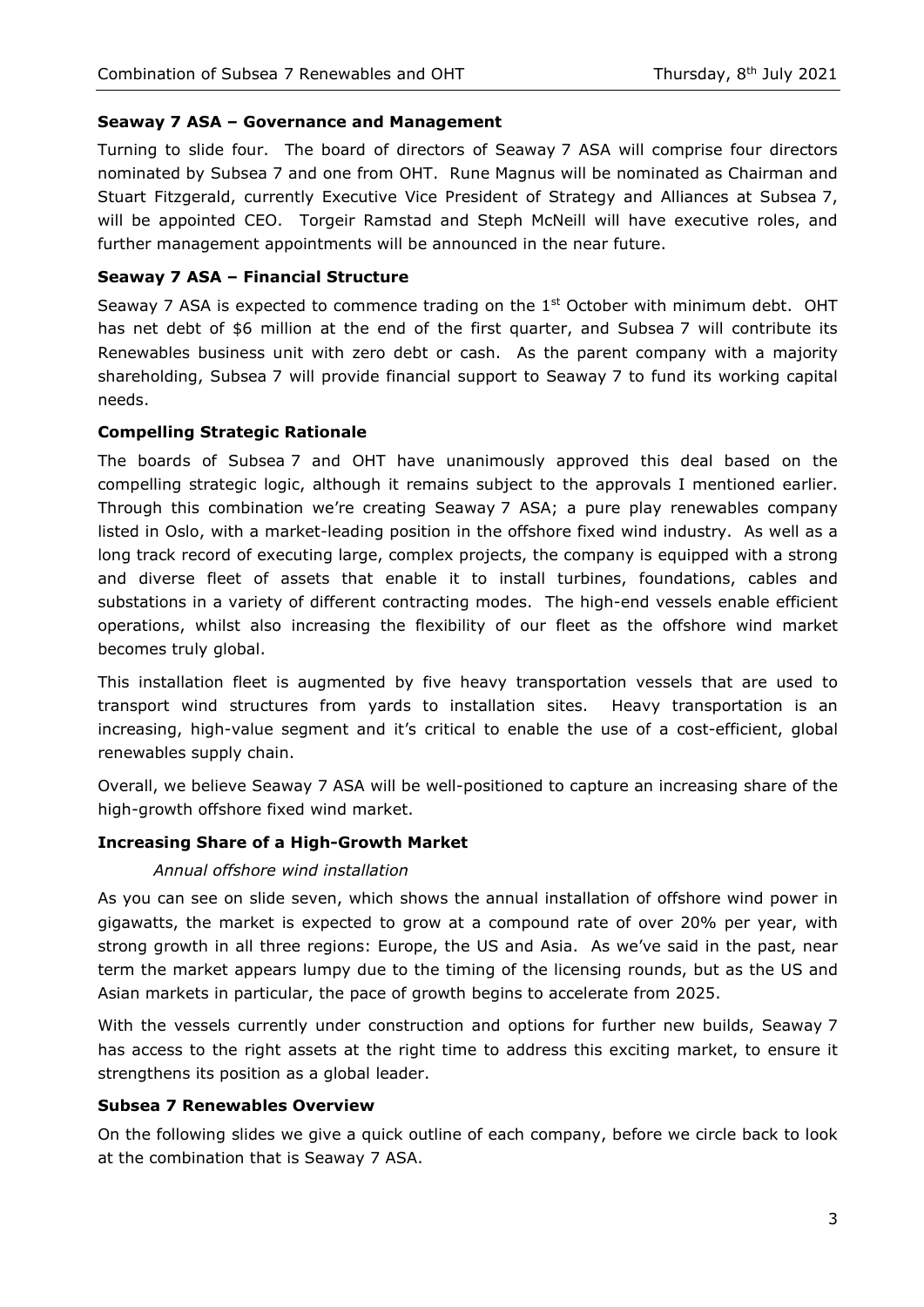First, Subsea 7's Renewables business on slide eight. As many of you know, we have five vessels: two heavy lift, two cable and one support vessel. We have offices in seven countries covering the current and future hotspots of the offshore wind market, including Europe, Asia and the US. We have around 500 onshore personnel and 400 offshore personnel attached to our vessels.

We have a backlog at the end of Q1 of around \$1.8 billion, including projects such as Seagreen and Hornsea II in the UK, Kaskasi in Germany, Hollandse Kust Zuid in the Netherlands and projects in Taiwan.

At this point, I'll hand over to Rune Magnus to run through an overview of OHT and how it positions Seaway 7 ASA.

# **OHT Overview**

Rune Magnus Lundetræ *Chairman, OHT*

#### **OHT Overview**

Thank you, John, and good morning everyone.

Firstly, a look at OHT overall, before we highlight the two vessels under construction. As you can see on slide nine, we currently have five heavy transportation assets that are commonly used to carry wind structures, such as the jackets you can see in the photos on the right, from yards in Asia and Europe to their installation sites. We also have two state-of-the-art assets under construction, Alfa Lift and Vind 1, as well as further yard options for additional vessels.

OHT have offices in seven countries, including Norway, Denmark, the UK, the US, Dubai, Singapore and China, and have a lean team of 65 people onshore. Our heavy transportation vessels are typically engaged on fixed-price contracts covering all execution aspects, and our backlog of approximately \$150 million relates primarily to the foundation T&I contract that we have for Equinor's Dogger Bank A and B development in the UK.

#### **OHT – Alfa Lift**

Now taking a closer look at our two new builds. On slide 10 we start with Alfa Lift.

This is a custom-built foundation installation vessel equipped with a 'smart deck' capable of installing up to 14 monopiles or 10 jackets per trip. It will be able to install in dynamic positioning mode, making it one of the most efficient installation vessels on the market. The total build cost is around \$300 million, of which \$175 million is outstanding currently, and it is due for delivery during the first half of 2022.

#### **OHT – Vind 1**

On slide 11 we have our second new build, Vind 1. This jack-up will be able to install the next generation of turbines of 15 megawatts or more, as well as monopile foundations, making it both efficient and flexible. The all-in cost is estimated at \$255 million, of which \$210 million is still outstanding towards DI.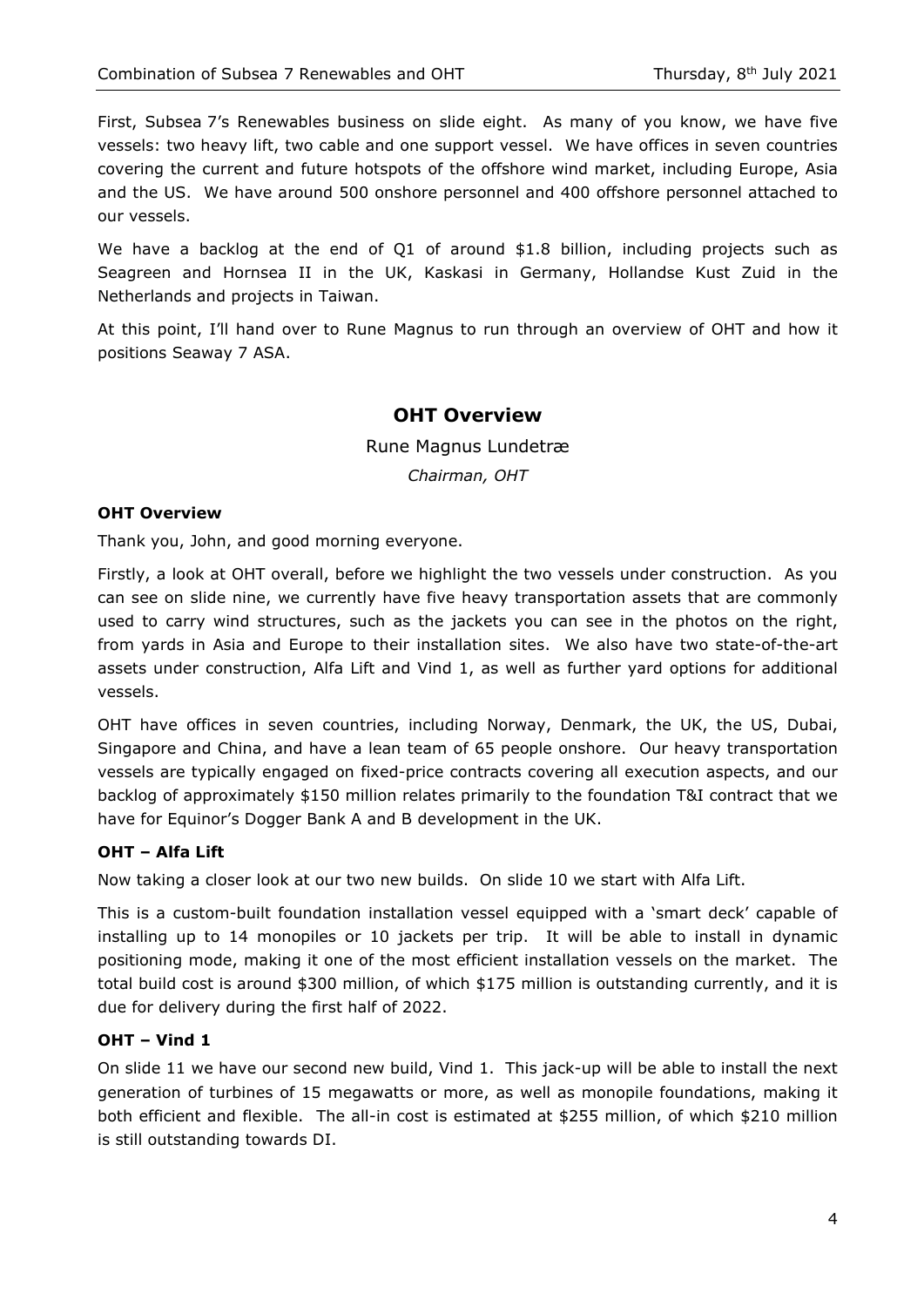More details on both of these new builds can be found in the quarterly presentation of OHT, available on our website OHT.no.

# **Seaway 7 ASA – Resource Base**

Bringing all this together, we have the combined fleet on page 12. The new company will have a strong leadership team, an experienced team of engineers and project managers capable of delivering the largest, most complex offshore fixed wind project in the world. The fleet of 12 vessels will enable us to service the global marketplace with increased efficiency, reducing the need for long transits between jobs and covering the full array of installation activities, including turbines, foundations and cables.

# **Seaway 7 ASA – Global Reach**

Our combined business will be headquartered in Oslo, with a strong hub in Europe, including offices in each of the key markets of UK, Denmark, Germany, the Netherlands, France and Poland. We will also have a well-established presence in the US, with offices in Providence, Rhode Island and Houston. Finally, in the Middle East we will be based in the UAE, while in Asia our offices will be in China, Taiwan and Singapore.

# **Seaway 7 ASA – Offshore Wind Prospects**

Let me finish our discussion of Seaway 7 ASA with slide 14, showing the current bidding prospects of the combined company.

# *UK, Germany and Poland*

The UK remains a fruitful market and the CFD round scheduled for December this year should yield a number of projects. Clients include Iberdrola, SSE, Equinor and Vattenfall. There are also a number of prospects in Germany, including two for Ørsted, and Poland, where Equinor is building a presence.

# *Taiwan*

Although the Taiwanese market is experiencing a number of issues, there remain prospects on the horizon and we will take a cautious approach.

# *USA*

The new market exploding onto the stage is undoubtedly the US, where we see at least six very large projects on the bidding radar; some worth up to \$2 billion on an integrated or EPCI basis. The first of these, Coastal Virginia, should be awarded to the industry by the end of this year, followed by Ocean Wind, Skipjack, Empire and Mayflower, which are expected to be awarded next year.

To summarise, the bidding pipeline is strong, the outlook for longer term growth is robust and combined, we believe we have the industry's leading resource base and experience to capture an increased share of this market.

# **OHT's Perspectives on the Transaction**

Finally, let us put today's announcement into context for the two groups of shareholders that we represent.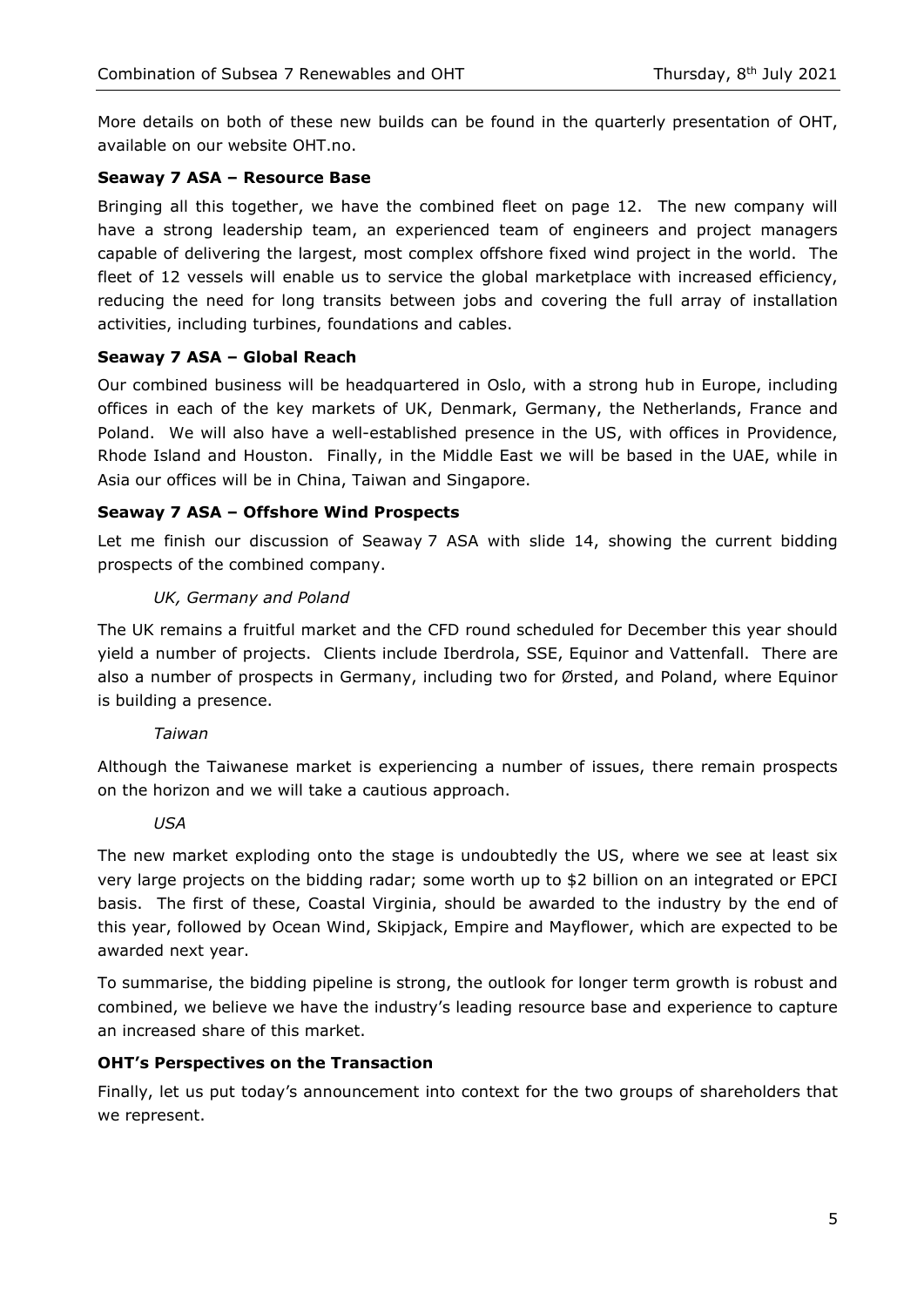From OHT's perspective, the combination with Subsea 7's Renewables business represents an exciting next step for the OHT organisation and our clients, and we believe the combined company will offer long-term growth opportunities and create shareholder value.

The offshore wind market is complex and will require large and financially-robust service providers with the right combination of fleet, organisation and experience. I believe Seaway 7 is ideally positioned to be the market leader and capture an increasing share of the high-growth offshore fixed wind market.

Thank you. And I'll hand back to John.

# **Conclusion**

John Evans *Chief Executive Officer, Subsea 7*

#### **Next Step in Energy Transition Journey**

Thank you, Rune Magnus. From the perspective of Subsea 7, the transaction represents the next step in our Energy Transition journey. It's one that we believe will accelerate and enhance value creation for our shareholders. The combined business of Seaway 7 ASA is armed with a comprehensive fleet, an experienced management team and is poised to forge a new, enhanced growth trajectory as a global leader in offshore fixed wind. We, at Subsea 7, look forward to working closely with the team at Seaway 7 in this exciting new chapter of its evolution.

And now both Rune Magnus and I are happy to take your questions. Operator, please go ahead.

# **Q&A**

**Operator:** Thank you. Dear participants, we will now begin the question and answer session. As a reminder, if you wish to ask a question please press star and one on your telephone keypad and wait for your name to be announced. The first question comes from the line of Michael Alsford from Citigroup. Please ask your question.

**Michael Alsford (Citigroup):** Good morning. Thanks for taking my questions and it looks like an exciting combination. Just, firstly, on the funding plans going forwards. I think, from memory, OHT has talked about the need for, sort of, \$40 to \$50 million of funding in addition to, I think, the facility that they are putting in place to fund the Alfa Lift vessel. I'm just wondering whether you can maybe take a step back and think about it from a, kind of, combined perspective and think about what we would expect the funding requirements to be going forwards, you know, from a Subsea 7 perspective? Thanks.

**John Evans:** I think it's probably best if I just give an overview to that question, Michael, and Rune Magnus can supplement, I guess, in terms of where we're at here. I think one of the benefits that this transaction gives is that it allows the new Seaway 7 ASA to gain the benefit of being part of the wider Subsea 7 group and that is part of our thinking, that we will be looking at how we will fund that and how we can cover that. There's a possibility of Subsea 7 to lend to Seaway 7 in terms of how they move ahead. We also know today, as we discussed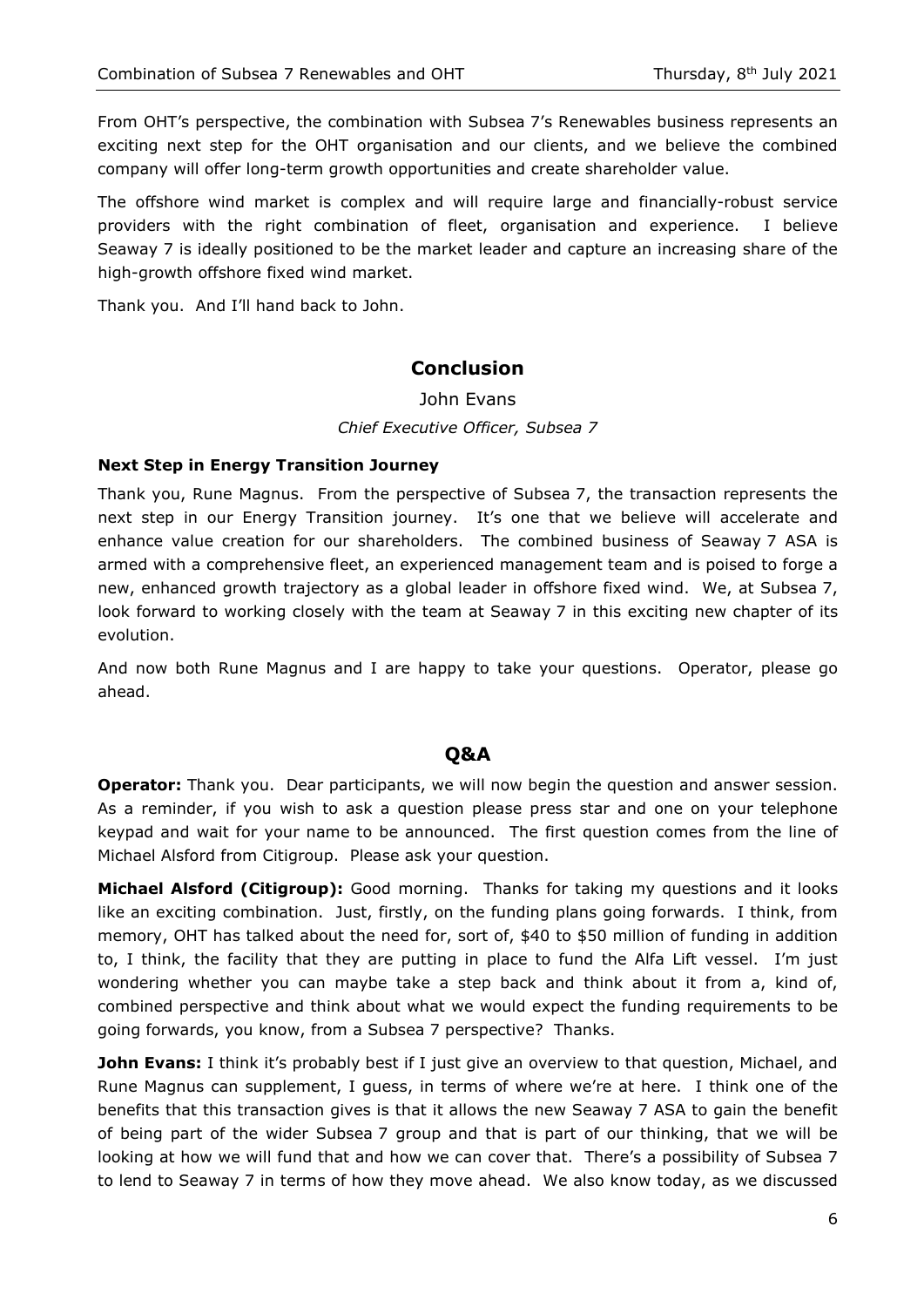earlier, that OHT has net debt of about \$6 million at the end of Q1, and we're going to put our business in, effectively, at a, sort of, net debt/excess cash free basis.

So really, for us, we're going to work through, in the next few months, the future capital expenditures, and we can see that these are being covered by operating cash flow and new debt facilities, which Subsea 7 will support because we have very good and strong access to the capital markets.

**Rune Magnus Lundetræ:** The only thing I can add to that is, you know, two things this combination brings is that there will be even stronger operating cash flow in the combined company, and I think, also, there will be more options for us to consider when it comes to meeting future obligations from new build programmes. So I think we leave it at that for now and we'll come back to the market with more details on how we can be capitalised for the medium and long term.

**Michael Alsford:** Great, thanks. And a quick follow up, if I could? Just with the combination, you know, Subsea 7's talking about staying with a majority stake, but should we, therefore, expect you to be, sort of, selling down and increasing the free float of the listed entity, or how should we think about the, kind of, shareholder structure over the medium term? Thank you.

**John Evans:** Well, Michael, on that one we've already had some discussions with the Euronext – Euronext Growth market. There needs to be a minimum free float of 15%, and we're in discussions there and they've said that they understand there's some flexibility needed to achieve that. So, for us, we will work that to make sure we meet our listing requirements in due course. But the main aim for Subsea 7 here is to be long-term majority shareholders in Seaway 7 ASA.

**Michael Alsford:** Great, thanks, understood. I'll hand it back.

**Operator:** Thank you. The next question comes from the line of Haakon Amundsen from ABG Sundal Collier. Please ask your question.

**Haakon Amundsen (ABG Sundal Collier):** Yes, good morning guys. A follow up, actually, on the financial situation going forward. You mention that you will maintain a majority stake, but I was just wondering, do you consider to raise fresh equity in connection with the main listing? And a follow up to that would be what are the, kind of, next leg of the investments that the new company will endeavour, in terms of the various exposures that you now have in the portfolio? Thanks.

**John Evans:** Thank you, Haakon. I guess as we covered in the previous question, you know, we'll come back to the market closer to [the transaction] closing on the view of how we will handle the capital side of it and how we will decide whether we use equity or debt to grow the business. We will reveal that in due course as we work that through.

We have the flexibility to do what we'll need to do here to invest long-term. This is all about a long-term investment. The crux of the discussion between OHT shareholders and Subsea 7, we had an alignment that longer-term there is a good opportunity here.

OHT have some very interesting options in some of their shipbuilding contracts. One of the first roles of the new company's board and management team will be to look at those and again to try to fit it together with the demand that we inevitably see in that curve from 2025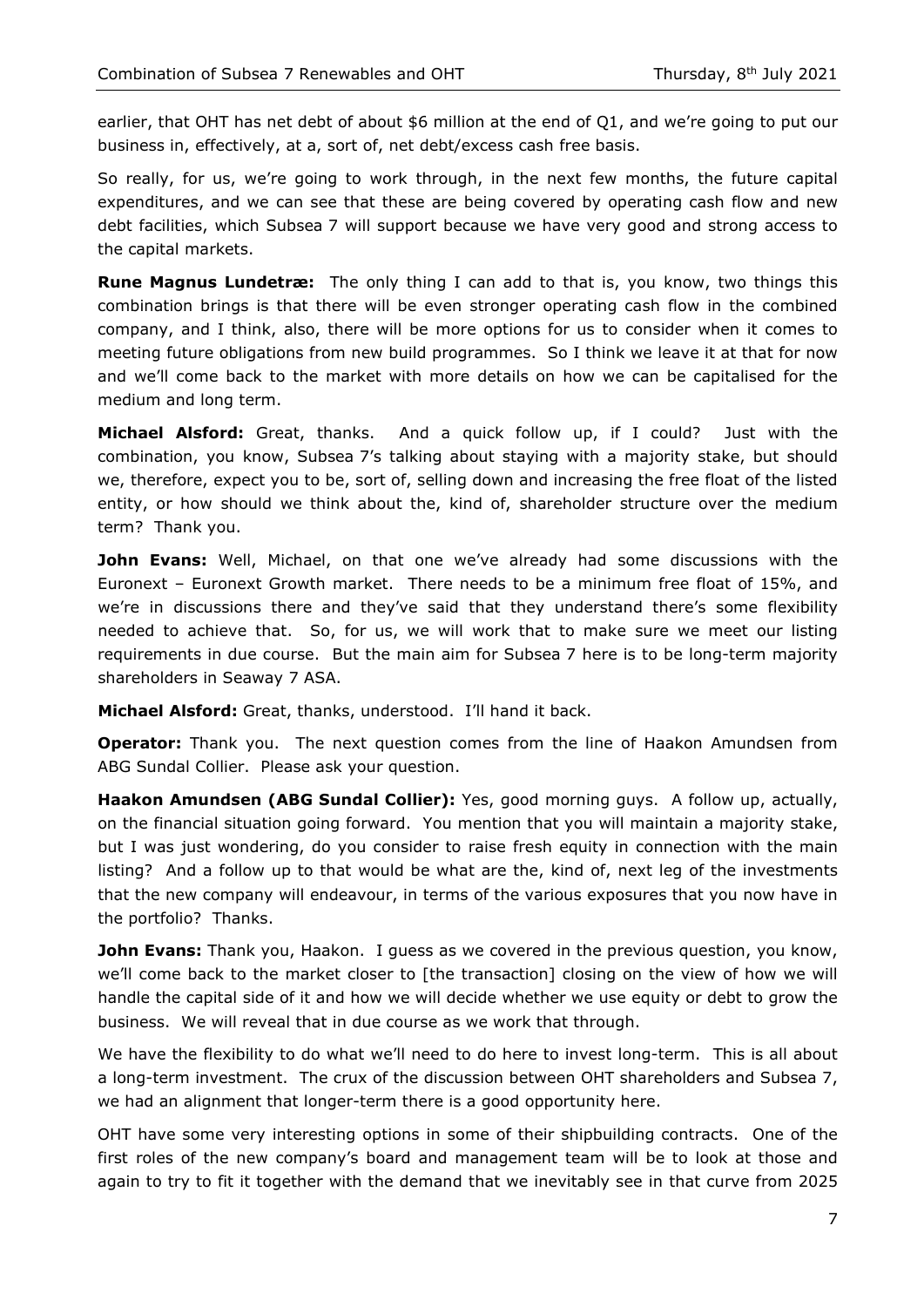up to 2030. So it's about positioning this business to be at the very top-two players in this business, which is inevitably going to grow.

I think the takeaway here, some interesting options that exist in the shipyard contracts that OHT have and that the new management team and board will look at this topic and work it through over the next few years.

**Haakon Amundsen:** Yes, that's very clear, thank you.

**Operator:** Thank you. The next question comes from the line of Mick Pickup from Barclays. Please ask your question.

**Mick Pickup (Barclays):** Good morning everybody, Mick here. A couple of questions, if I may – if I may on OHT. Obviously, you're selling OHT as a transporter of jackets and monopiles and ultimately installation. But that business when I used to cover it was about moving oil and gas assets around rigs, modules, vessels around the world. So can you just talk about the business mix today in OHT and how that goes towards being wind? And secondly, you're now going into turbines. I think at last year's Capital Markets Day you were very specific on that's not an area you wanted to go into. Why now going into it?

**John Evans:** If I take the turbines first, Rune Magnus, and then maybe you come back to the transport vessels?

Mick, you're right that we have looked at the area that Subsea 7's business which was primarily in array cables and foundations and that's a business that we've been very comfortable with. But what's been very interesting for us is we have seen two of our main competitors use their very, very large jack-ups in foundation mode and what we like about the Vind 1, it's also been engineered not only to install the largest turbines but it's a heavy duty crane, a heavy duty deck structure and jacking system which allows it to work on the largest foundation contracts as well. So when we started to sit down and talk to OHT we could see the attraction of a very top-end jack-up. If we were ever going to build a jack-up it would be the Vind 1 equivalent. And secondly, its ability to multitask between wind turbine installation and foundations will provide a very interesting flexibility for the new company. I'll hand over to Rune Magnus to talk about the heavy transport vessels.

**Rune Magnus Lundetrae:** Yes, so you're right, historically OHT has been a transportation company for heavy equipment and assets covering oil and gas. What we have seen in the last couple of years is an increase in activity related to offshore wind projects and specifically transportation of monopiles and jackets as they are increasingly produced in Asia and the Middle East. Last year we had a significant part of the EBITDA related to the transportation fleet from onshore wind related projects. There will be still work to serve non-renewable markets if the opportunities are there but we also see going forward that especially from 2022 and forward that there will be an increase and significant increase in work related to renewables.

**Mick Pickup:** Okay. And can I just follow up on the offshore heavy lift market? From memory, when I used to look at this space there was capacity coming out of Asia every time I looked at the market. What's that market like today and are there other vessels coming to market that are capable of coming into this space?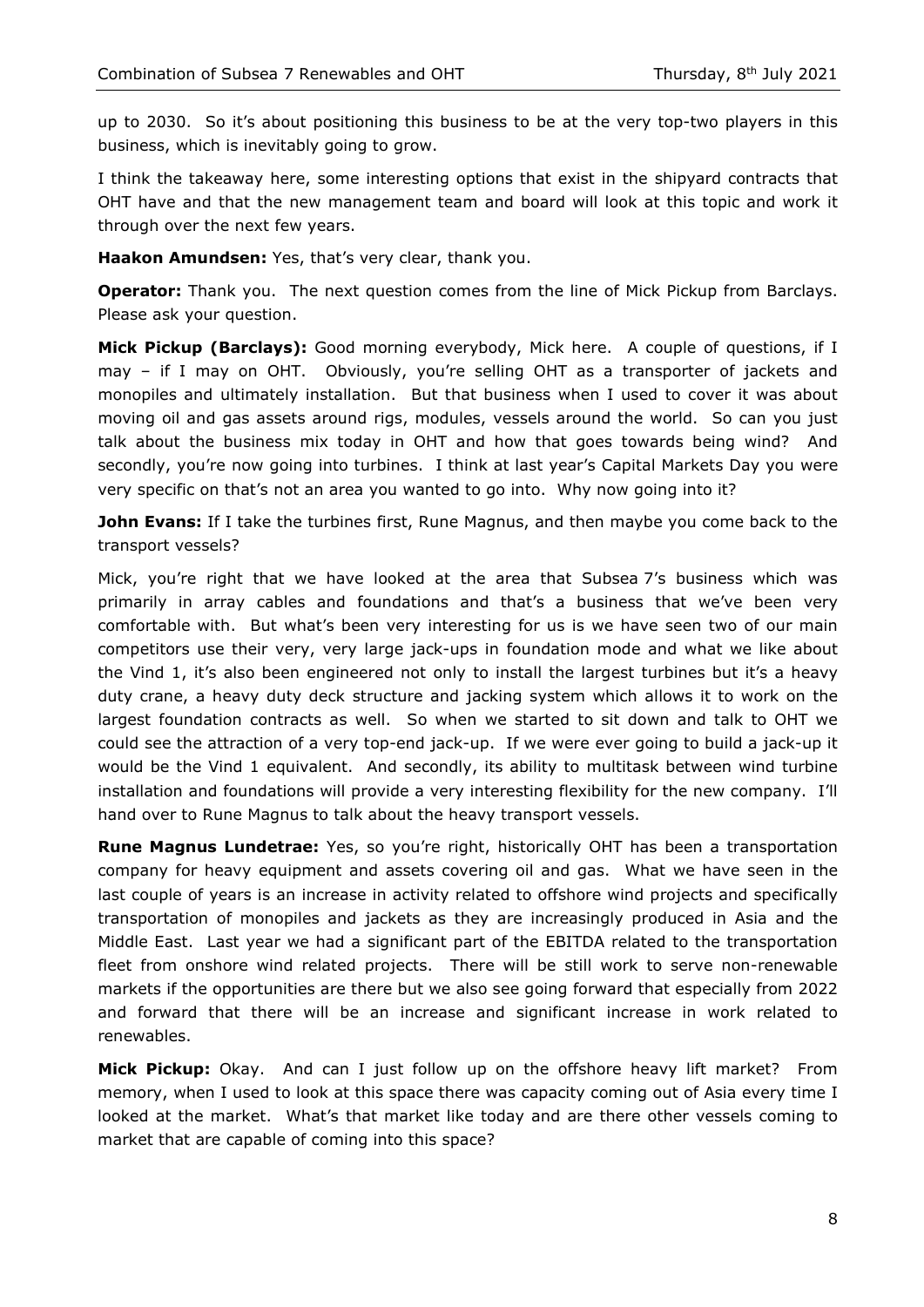**Rune Magnus Lundetrae:** Well, the projections we have is it's a pretty tight market going forward. It's been soft this past winter. That was expected. That was communicated by us also last fall. We see an improved market and also an increasing number of enquiries coming in.

# **Mick Pickup:** Okay, thank you. Cheers.

**John Evans:** And Mick, just to supplement what Rune Magnus says, today Subsea 7 has six heavy transport ships moving jackets on Seagreen and we have them booked for 18 months solid. On some of our US bids we have even more heavy transport ships booked solid. So interestingly enough we look on the very largest projects where the money goes, a lot of it goes to getting access and reasonable rates for the heavy transport vessels as well. So there is a real industrial logic as well here. In the longer-term as these projects globalise it's the heavy transport ships that allow a global supply chain to work, I think, in the renewables business. If we think of it in that context, that's the appeal of the combination that we see here.

# **Mick Pickup:** Okay, thanks John.

**Operator:** Thank you. The next question comes from line of Mark Wilson from Jefferies. Please ask your question.

**Mark Wilson (Jefferies):** Hello, good morning gentlemen, two questions from me please. The first is to John. The financial framework you showed at your renewables day last year talked about Seaway 7 as it is now getting to \$1 billion average revenue and over 10% EBITDA. Could you frame those figures with the combined business please? The second question would be I think more to OHT side. The option on the second installation vessel, Vind 2, would you be actively considering building a Jones Act compliant vessel? Do you think that is necessary in the medium-term? Thank you.

**John Evans:** Mark, good morning. If I took the first one, then Rune Magnus can take the second question. As we discussed in our Investor Day that we had, we talked about that we believed that the renewables business in the medium-to-long term can be a \$1-billlion business in terms of revenue and that you could get EBITDAs of above 10%. We talked very openly to the market that it remains a lumpy industry as it starts to settle and it starts to globalise.

But we do believe that longer-term this business will settle around those margins. And just as in the oil and gas industry you've got two or three very large players that can offer a full suite of capability to the largest utilities and the big energy and oil and gas companies that are working in that front, we believe we will get there. Will we get there straightaway? No, it's a process that we will need to go through as the market stabilises and grows. But we do believe that those targets are feasible and it's really about, just as we discussed at the time, the timing at which these larger projects come and how they are packaged together and how much scope gets put into those different packages.

The new toolkit that Seaway 7 ASA has is a far-stronger toolkit than either Subsea 7 or OHT have individually. Very complimentary toolkit and as we globalise we'll also save on transits and such like, as I discussed in my prepared remarks. So it's around reinforcing the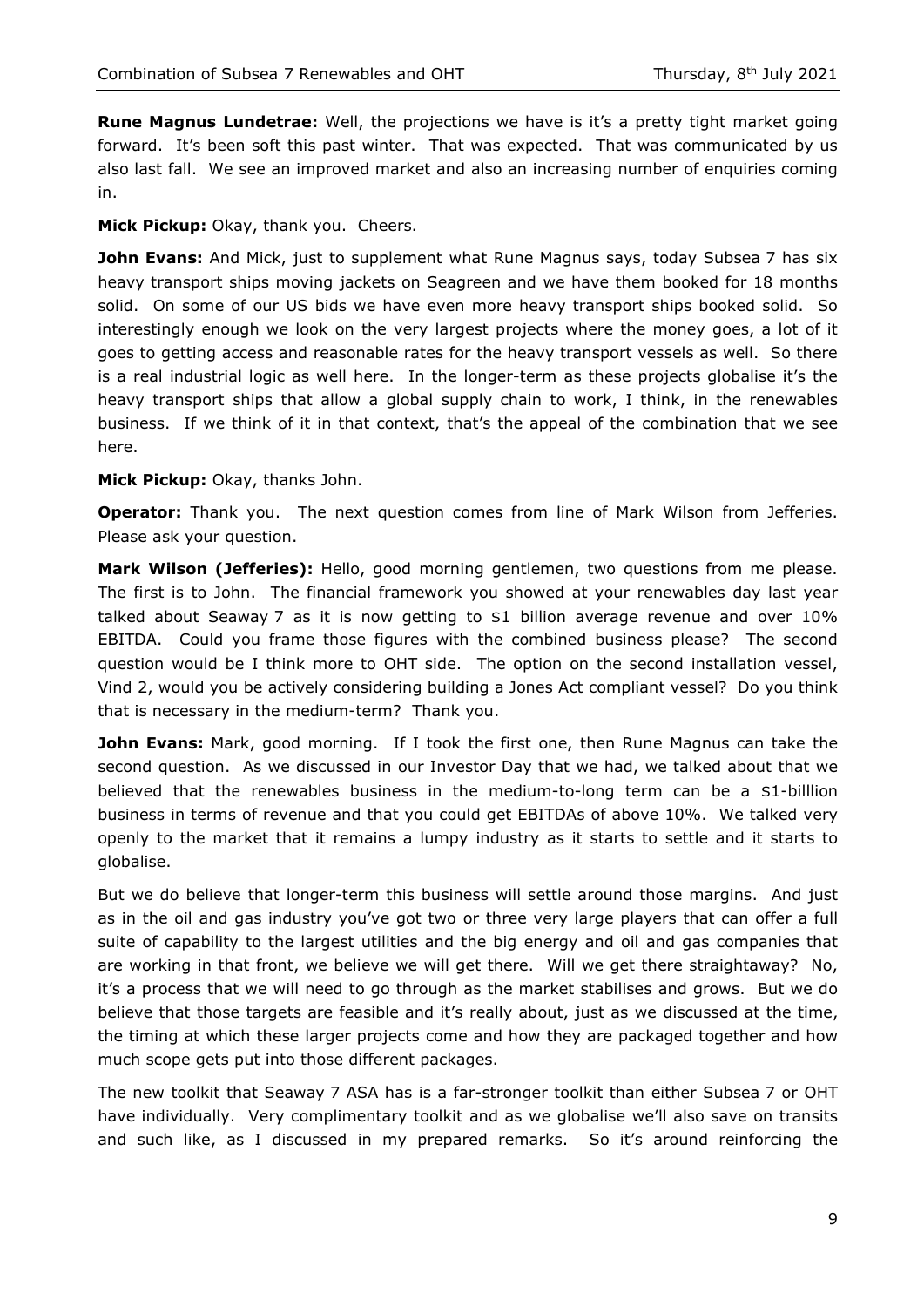foundations that give us the ability to say those figures are feasible for us in the medium-tolong term. I'll hand you over to Rune Magnus to talk about the optionality.

**Rune Magnus Lundetrae:** hi there. We have three options in OHT today. They will not be relevant for Jones Act. When it comes to Jones Act, I think it's something we need to get back to the market on but what I can say is that the CapEx for Jones Act vessels will be significantly above the levels that we have seen for non-Jones Act vessels. And I would at least look for longer-term contracts and projects where you can actually defend the additional CapEx if we are to build Jones Act vessels. But too soon to give a definite answer on whether or not that will be vessels for us to build.

**Mark Wilson:** Okay, no, thanks for those answers. And sorry, coming back to John, defending the 10% EBITDA margin seems understandable but maybe if I could just push again on the revenue side of things. Do you think the additional opportunity would be—what upside on the – on the \$1 billion longer-term?

**John Evans:** Mark, we - I think we've shared with the market that, you know, it's possible we'll make the \$1 billion this year in terms of just the pure Subsea 7 Renewables business because of the size and shape of some of these large contracts coming through. But it's the lumpiness that is one of the challenges this industry has today.

Once it starts to normalise and starts to become stable across large geographies such as Asia, Europe and the US, we could expect to be able to see that. And once we get to that place, as we see in our subsea business, we're not transiting assets backwards and forwards around the globe. We're able to position assets in key geographies and that's how our EBITDA goes up, by putting the ships to work every day rather than transiting them.

So, we can see that growth coming. It really reflects on the timing of the Bloomberg graph that's in the materials here. Will those projects in 2024-2025 arrive in time? And will they fit together? One thing we've talked at length is the fact that this market does have a lot of government/subsidy regimes and a lot of regulatory environments around them. And so it's about how we give ourselves the ability to see where we go from there in terms of building out that business?

So, Mark, we won't be giving any more details at this point but, you know, we can see the ability for the pieces to fit together. It's just the timing of that curve. There's some lumpiness between now and 2025 but then when you look at our Bloomberg curve there's another trajectory upwards very, very sharply from that point onwards as well.

In our discussions with the key utility clients everybody's focusing on those areas and pushing ahead. And I think it's fair to say all of us have been quite pleasantly surprised by the scale of the US business which we didn't really have in focus a year, year and a half ago in terms of its size and scale. So it's a very fast moving market and that's what makes it exciting.

**Mark Wilson:** Thanks for the answers. And congratulations on the combination. I'll hand it over.

**John Evans:** Thank you.

**Operator:** Thank you, the next question comes from line of Turner Holm from Clarksons Platou. Please ask your question.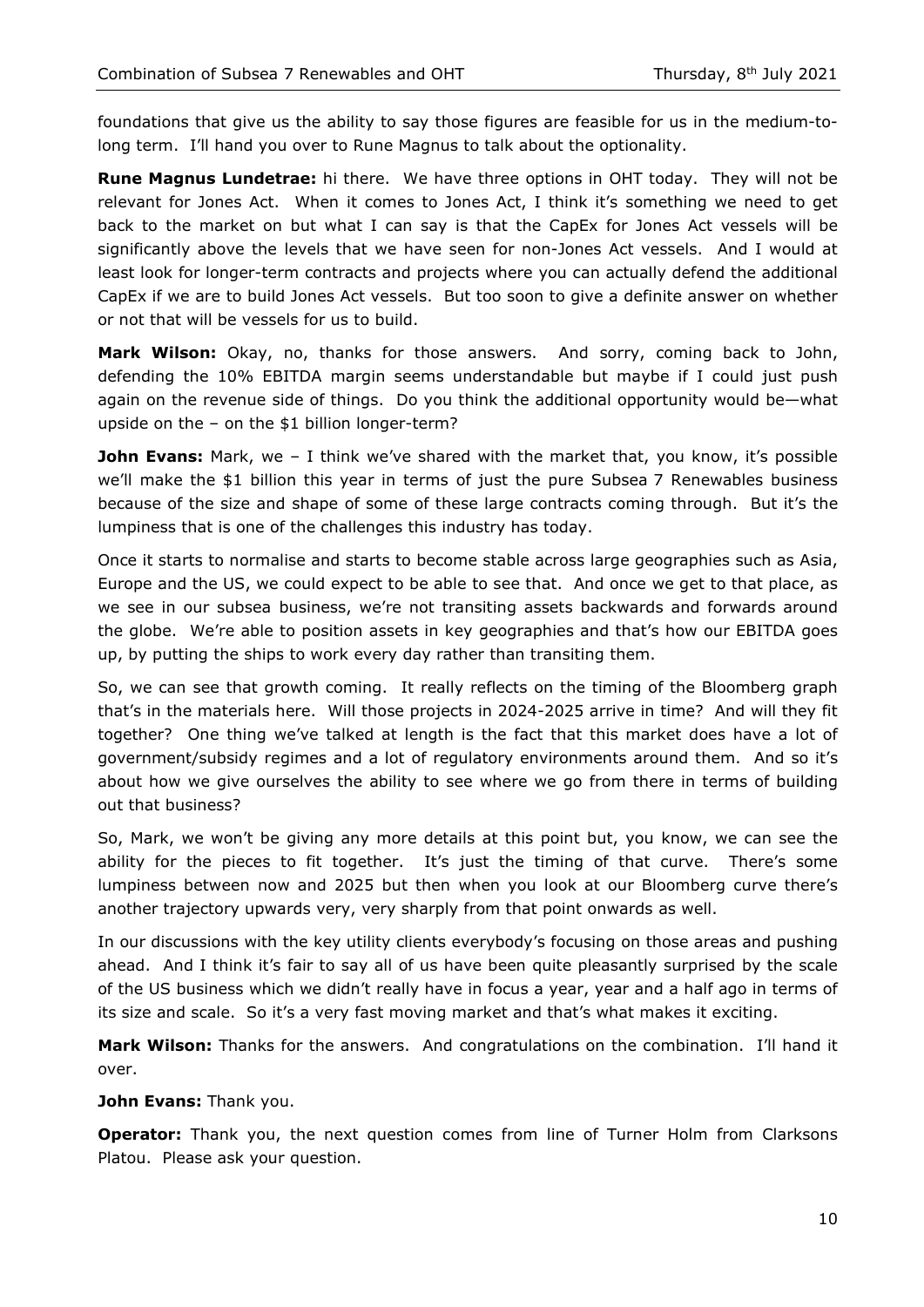**Turner Holm (Clarksons Platou):** good morning gentlemen and congratulations on the transaction. So just wanted to touch on the synergies briefly. First, just on the sort of revenue synergies, I mean, do you see that there are – there's sort of potential to win contracts as a combined unit that you wouldn't otherwise win as two separate units? Is it sort of envisioned that this combined company will be on a similar level as the large Dutch and Belgium EPCI players? And then the second part of that question just on any view on potential cost synergies. Thank you.

**John Evans:** Yes, thank you, good morning. So we didn't do this transaction to drive out cost synergies. We've got two very lean organisations that are coming together in a growing market. It's about broadening the portfolio of service offerings. It's about being able to geographically place assets in the foundation business and be more efficient in that front. And then it's about making sure then that we can keep growing this business longer-term as that market responds. So that's the primary logic here. It's not a cost synergy exercise as far as we're concerned. We intend to keep all the key people, all the workforce we have around the globe and build those businesses out.

In terms of where we're positioning, there are two, one Dutch, one Belgium competitor that would have a toolkit similar to this with cables, foundations, turbine jack-ups in the mix. And that's where we position the new Seaway 7 ASA is to be in that top-three, top-two slot in that grouping. Because we believe that longer-term it'll be the larger contractors that can take some of these larger contracts.

The other thing that we have seen, we were one of the sort of early movers on offering integrated foundations and cables. And that's proved to be quite interesting. We've picked up two or three jobs in that mode and a number of our competitors have picked up some jobs in that mode. You could also see that you could join foundations, cables and turbine installation into one integrated T&I package as well for our utility clients. So there is still opportunity there I think to offer slightly different contracting formats in due course. We've always been very flexible on contracting formats. We will work in any contracting format that works for our clients and works for ourselves from a risk and reward profile.

**Turner Holm:** Okay, thank you. And then just a quick follow-up to that one. I believe OHT has kind of highlighted towards the end of this year is a good timing for potential award of contract to Vind 1. I'm just curious how you all are thinking about this with the deal closing, I guess, in October. I mean, you don't have to take delivery of the vessel until mid-2023 so how does that, if at all, change your perspective on potential first contract award for Vind 1? Thank you.

**Rune Magnus Lundetrae:** It doesn't change how we bid and how disciplined we have been and will continue to be. We believe we have attractive assets with attractive delivery slots into a market that looks very interesting at that time. So we will continue to work the bids that we have submitted and also continue to be disciplined when it comes to rates, as we have been. I would say it doesn't change anything there given the combination.

**Turner Holm:** Okay. Thank you very much and best of luck with the new company. Thanks.

**Rune Magnus Lundetrae:** Thank you.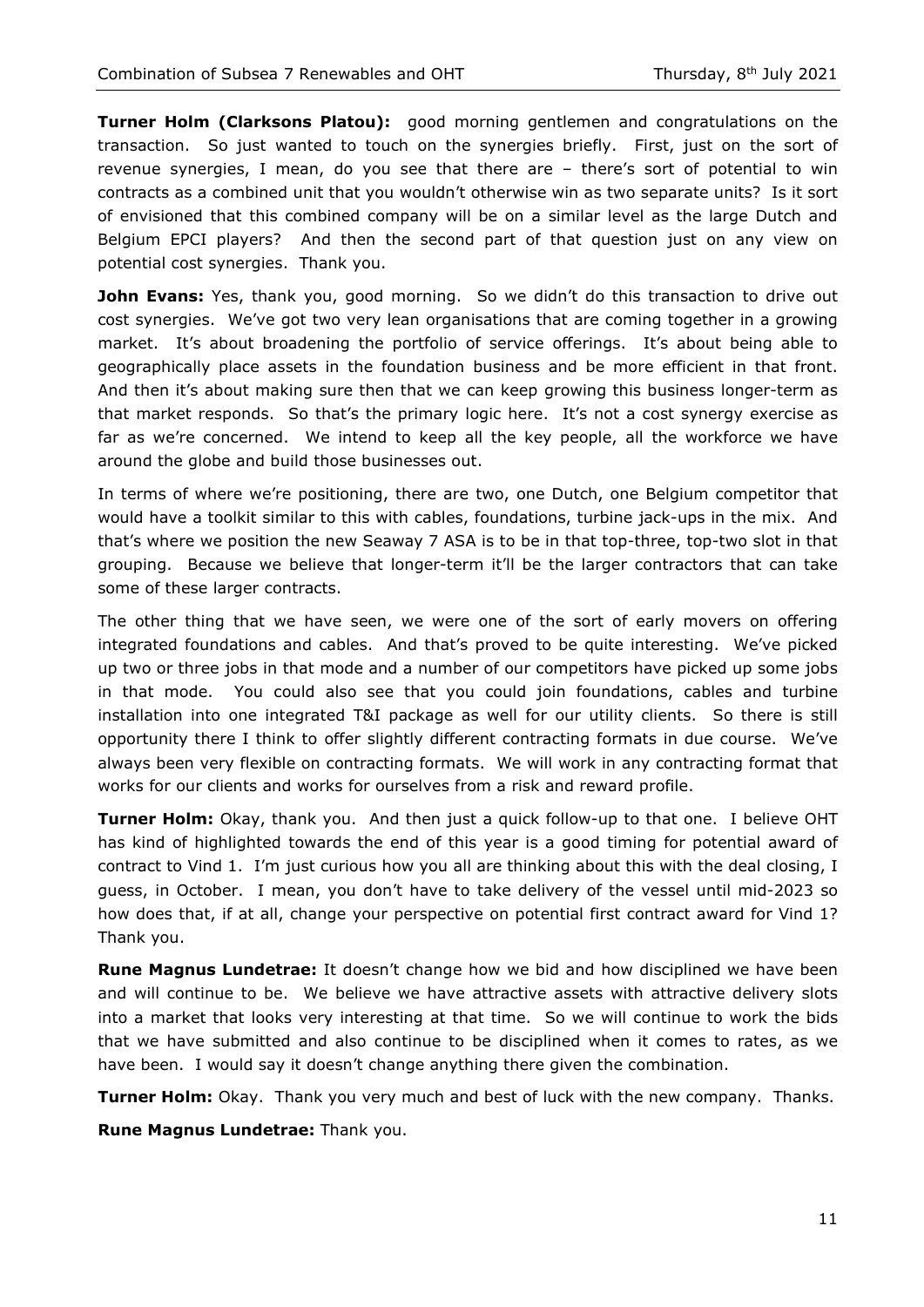**Operator:** Thank you. Dear participants, as a reminder, if you wish to ask a question please press star and one on your telephone keypad. The next question comes from the line of Vlad Sergievskii from Bank of America. Please ask your questions.

**Vlad Sergievskii (Bank of America):** Good morning, thank you very much for doing this call. I have three questions please. First, how did you think about valuation of the two businesses to arrive to the shareholder split you have? Was market valuation of OHT a consideration at all in this process? Then secondly, with regards to Subsea 7 specifically, obviously you will be consolidating the entity which will have meaningful new build CapEx in the next two years, likely impacting the free cash flow of Subsea 7. Will it have any impact on how you're thinking about shareholder returns over the next two years? And lastly specifically on OHT, would you be able to provide us at least a rough split of revenues of last year or maybe expectations for this year between renewable and non-renewable business? Thank you very much.

**John Evans:** Okay, thank you Vlad, good morning. I'll take the first two and I'll ask Rune Magnus to take the third. If we look at valuation we did what we would normally do as two companies. We looked at where we think our business is going to go into the future. We looked at what we thought the relative values of the two businesses were. As always with those type of discussions, they can be plus or minus, up and down on the numbers but we felt where we concluded that we had a reasonably balanced ratio between the two of us. And it was around looking at this from a viewpoint of this – good comes out of this for Subsea 7 shareholders and there's good comes out of this for OHT shareholders. So the valuation was a normal valuation process that we had that allowed us to calibrate it against certain reference points but I think it's fair to say that both boards felt very comfortable that we had a reasonable, balanced ratio here. This wasn't one person trying to take advantage of another. It was two businesses with a strong industrial logic saying to themselves, 'Let's try to be pragmatic here about putting good valuations together or reasonable valuations.' So that's the way we approached it.

From the viewpoint of a shareholder in Subsea 7, I'd like to come back to the very last slide and our strategic vision. And, you know, we are very clear that Subsea 7 will be one of the pre-eminent energy service providers in that market that's going to change significantly in the next ten years. We will continue to invest in Subsea 7 in floating wind, in hydrogen, in carbon capture and we still see a very large oil and gas business that we know the energy transition needs. So that's one side of our business.

We intend to invest to make sure that Seaway 7 ASA succeeds and grows. So I think, Vlad, we'll come back to the usual triangle that we've always talked about, you know. Priority number one, invest in the business if there's a good opportunity. Number two, make sure we keep a good investment grade balance sheet and number three then, return everything else to our shareholders. I don't think that will fundamentally change and I think, as we've always said to our shareholders and people that follow us, you know, we are a longer-term play here. We do things long-term because we believe we can create long-term shareholder value. So that's the way I would like people to think about it, is that that's the way we will be looking at it certainly as a board and management. And I'll hand over to Rune Magnus.

**Rune Magnus Lundetrae:** On the revenue side, last year – apologies, I don't have the exact percentage in my in my head but what I can say is that the majority of EBITDA came from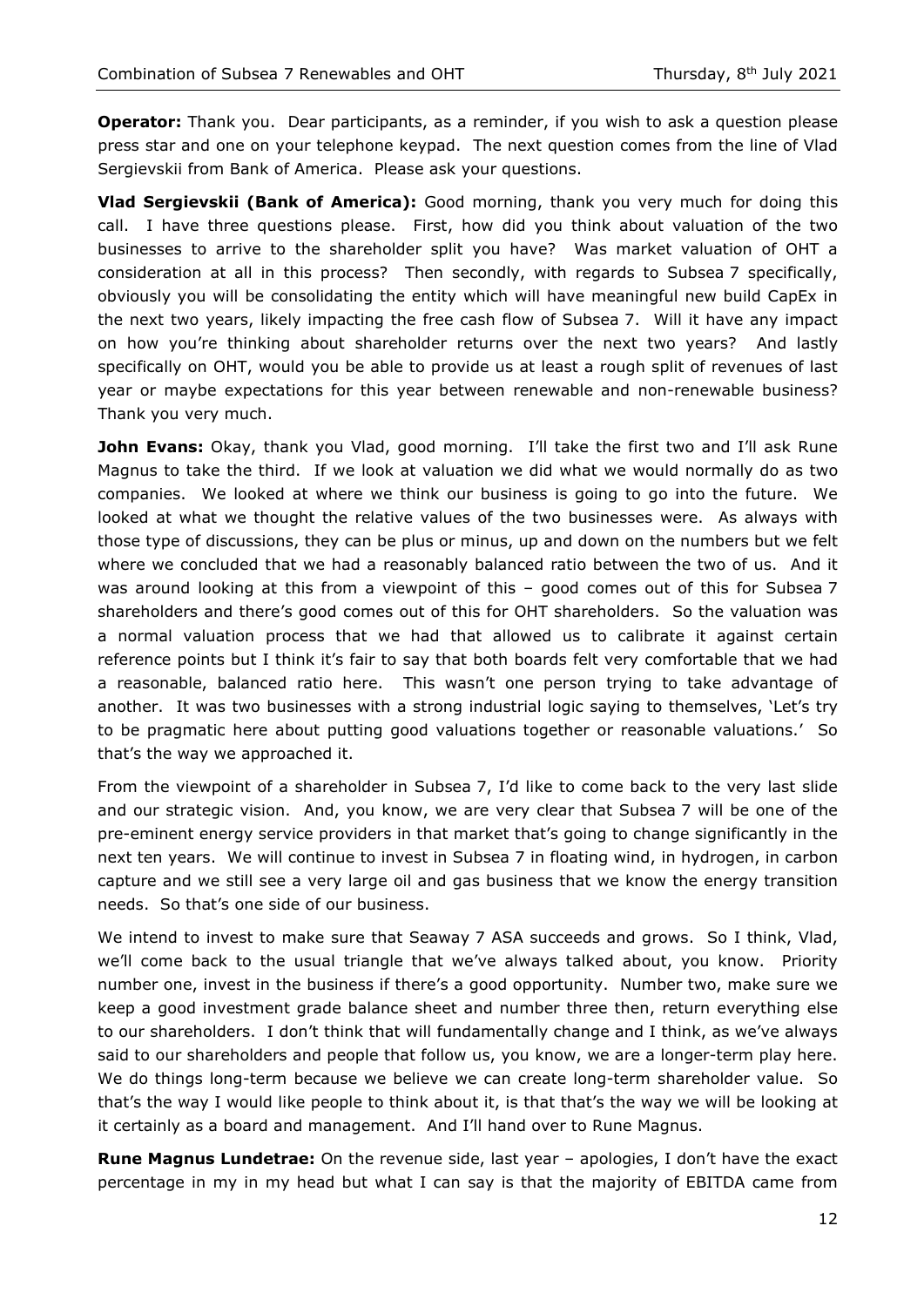renewables, as I said earlier to a question. And by far the biggest segment was offshore wind. In 2021 we see some reduced activity related to renewables but from the end of this year there is several jobs and a significant number of volume to be moved from Asia, Middle East to Europe and where you should expect us to bid for that work. So from 2022 and onwards we see renewables taking a bigger, bigger share of our revenue from the – the heavy lifting.

**Vlad Sergievskii:** Thanks very much John, Rune Magnus and good luck with the transaction.

**John Evans:** Thanks.

**Operator:** Thank you. The next question comes from the line of Amy Wong from UBS. Please ask your question.

**Amy Wong (UBS):** Hi guys, good morning. Thanks for the presentation. A couple of question still though. On the \$400 million of CapEx that's due on the two vessels, could you give us a payment schedule for that please?

**John Evans:** Sorry, I think Amy we will give a bit more information to the market just prior to closing. But Rune Magnus, if there's anything that's already public with OHT please feel free to share it.

**Rune Magnus Lundetrae:** I can just refer to previous communication around it and that's for the Vind 1 vessel. The payment structure is 4x10 on certain construction marks and then the rest are delivery. And for the Alfa Lift the remaining is at delivery, which we said is first half of 2022.

**Amy Wong:** Thank you. And then the second thing is during your opening prepared remarks you've talked a bit about the kind of improving efficiency with having a more global fleet so that sounds like to me that we should be expecting some kind of utilisation uplift from not having to move your vessels around a bit. Could you talk about that a bit more? Help us understand, you know, what kind of potential is there to improve the utilisation of the new fleet when you have all 12 vessels in place.

**John Evans:** The main area, Amy, is in the foundations area and really it's the ability to deploy a very large, heavy duty jack-up on foundation work, which may open up an EPCI or may open up a very large transportation and installation. So if that jack-up happens to be in the right geography that's of interest to us. It's also about the fact that, you know, we've started this business in Europe and we've grown over the last decade a European business but we can see over the next 3-4 years a strong Taiwanese business and other Asian countries which will grow on that front. And then we will also have the US running in parallel. So it's about, as we do in subsea, trying to deploy assets in certain regions to avoid the inefficiency of transiting. You know, some of these large assets take 45 days or something to move around from one job to the next. You do that twice a year that's 90 days of your year gone moving around. So it's about creating the possibility for utilisation and it also the toolkit we think will be very interesting in terms of foundations for the new company, in that you've got a very large, heavy duty jack-up with the ability to do foundations. You've got in the Alfa Lift a very, very efficient monopile installation machine. And then in the Strashnov you've got a machine that does a lot of heavy jacket work very efficiently as well. So again, different tools for different types of projects. So for us there are benefits from the tools in our toolkit